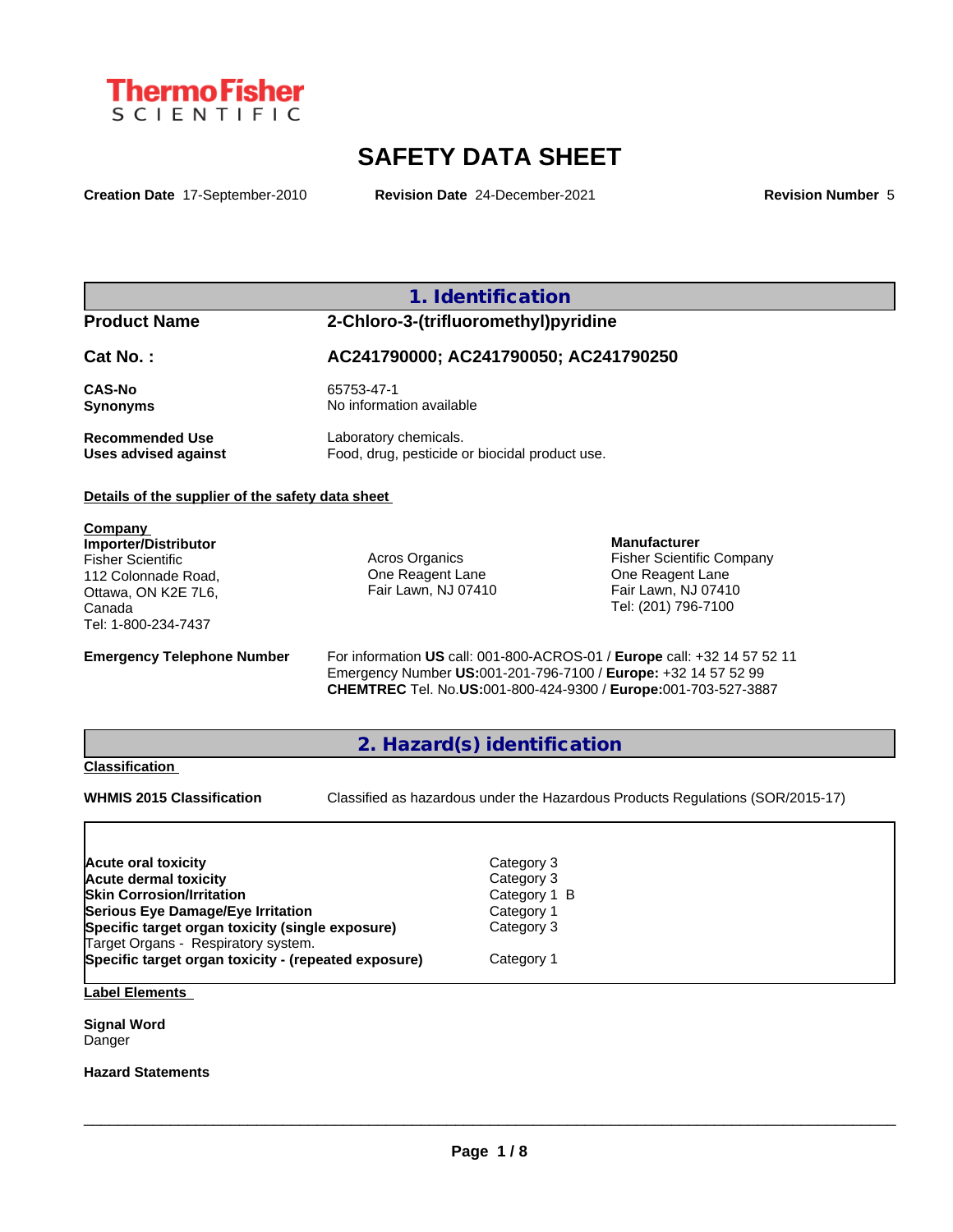Toxic if swallowed or in contact with skin Causes severe skin burns and eye damage May cause respiratory irritation Causes damage to organs through prolonged or repeated exposure



#### **Precautionary Statements Prevention**

Do not breathe dust/fumes/gas/mist/vapours/spray Wash face, hands and any exposed skin thoroughly after handling Do not eat, drink or smoke when using this product Use only outdoors or in a well-ventilated area Wear protective gloves/protective clothing/eye protection/face protection **Response**

IF ON SKIN (or hair): Take off immediately all contaminated clothing. Rinse skin with water/ shower

IF INHALED: Remove person to fresh air and keep comfortable for breathing

IF IN EYES: Rinse cautiously with water for several minutes. Remove contact lenses, if present and easy to do. Continue rinsing Immediately call a POISON CENTER/doctor

 $\_$  ,  $\_$  ,  $\_$  ,  $\_$  ,  $\_$  ,  $\_$  ,  $\_$  ,  $\_$  ,  $\_$  ,  $\_$  ,  $\_$  ,  $\_$  ,  $\_$  ,  $\_$  ,  $\_$  ,  $\_$  ,  $\_$  ,  $\_$  ,  $\_$  ,  $\_$  ,  $\_$  ,  $\_$  ,  $\_$  ,  $\_$  ,  $\_$  ,  $\_$  ,  $\_$  ,  $\_$  ,  $\_$  ,  $\_$  ,  $\_$  ,  $\_$  ,  $\_$  ,  $\_$  ,  $\_$  ,  $\_$  ,  $\_$  ,

Rinse mouth Do NOT induce vomiting

Wash contaminated clothing before reuse

### **Storage**

#### Store locked up

Store in a well-ventilated place. Keep container tightly closed

**Disposal**

Dispose of contents/container to an approved waste disposal plant

### **Other Hazards**

Harmful to aquatic life with long lasting effects

## **3. Composition/Information on Ingredients**

| ∶omponent<br>. .                                                   | . .<br>5-No<br>. . | いいっこんしゅ ロノ |
|--------------------------------------------------------------------|--------------------|------------|
| $\cdot$<br>$\sim$<br>3-(trifluoromethyl)pyridine<br>าloro<br>'' اب | ົ<br>◡             | -53        |

| 4. First-aid measures |                                                                                                                                                                                                                                                                                                                                         |  |
|-----------------------|-----------------------------------------------------------------------------------------------------------------------------------------------------------------------------------------------------------------------------------------------------------------------------------------------------------------------------------------|--|
| <b>General Advice</b> | Show this safety data sheet to the doctor in attendance. Immediate medical attention is<br>required.                                                                                                                                                                                                                                    |  |
| <b>Eye Contact</b>    | In the case of contact with eyes, rinse immediately with plenty of water and seek medical<br>advice. Rinse immediately with plenty of water, also under the eyelids, for at least 15<br>minutes.                                                                                                                                        |  |
| <b>Skin Contact</b>   | Wash off immediately with plenty of water for at least 15 minutes. Immediate medical<br>attention is required.                                                                                                                                                                                                                          |  |
| <b>Inhalation</b>     | Remove to fresh air. If not breathing, give artificial respiration. Do not use mouth-to-mouth<br>method if victim ingested or inhaled the substance; give artificial respiration with the aid of a<br>pocket mask equipped with a one-way valve or other proper respiratory medical device.<br>Immediate medical attention is required. |  |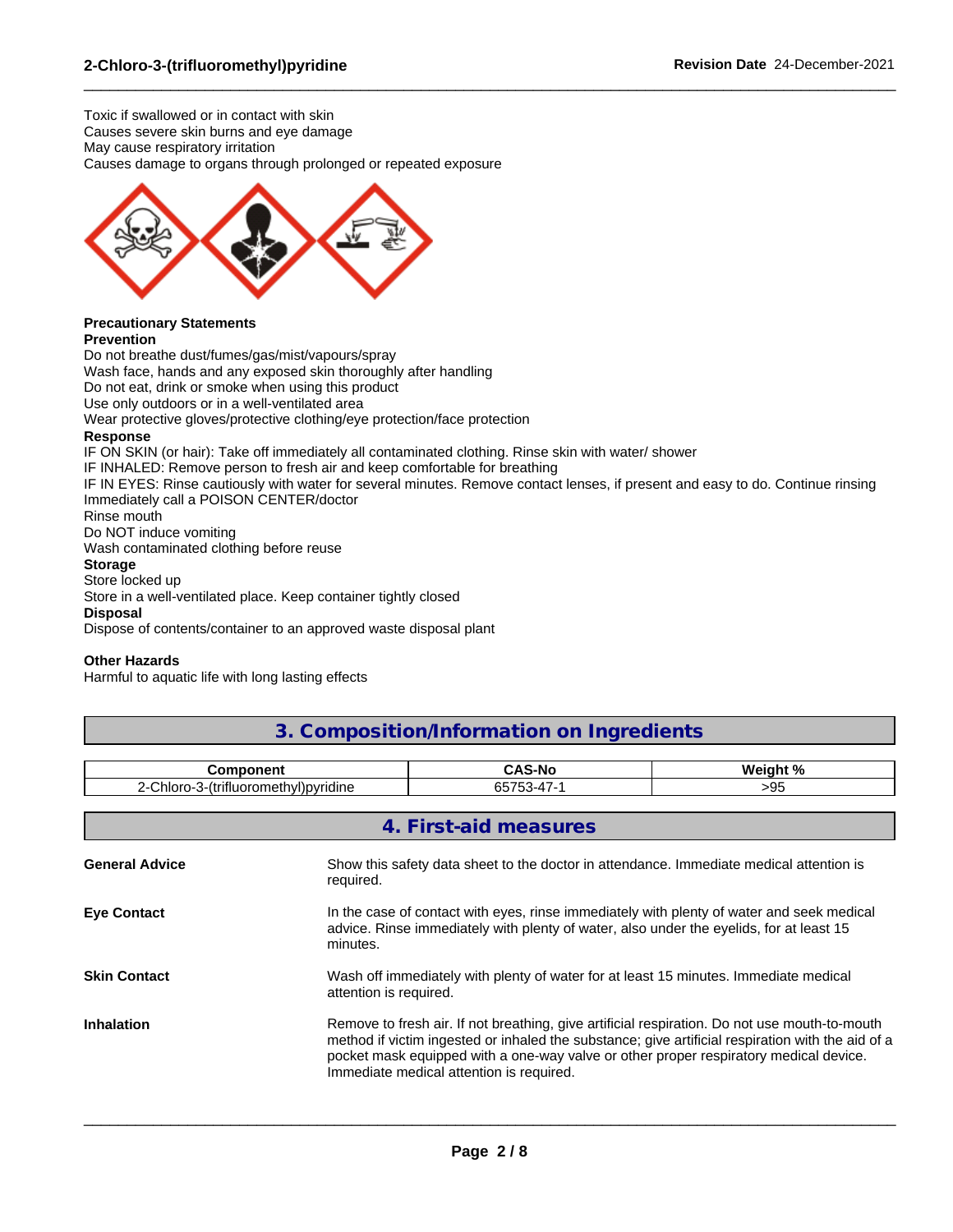| <b>Notes to Physician</b>       | be investigated: Ingestion causes severe swelling, severe damage to the delicate tissue<br>and danger of perforation<br>Treat symptomatically                                    |
|---------------------------------|----------------------------------------------------------------------------------------------------------------------------------------------------------------------------------|
| Most important symptoms/effects | Causes burns by all exposure routes. Product is a corrosive material. Use of gastric<br>lavage or emesis is contraindicated. Possible perforation of stomach or esophagus should |
| Ingestion                       | Do NOT induce vomiting. Call a physician or poison control center immediately.                                                                                                   |

**5. Fire-fighting measures**

| <b>Suitable Extinguishing Media</b>                        | CO <sub>2</sub> , dry chemical, dry sand, alcohol-resistant foam. Water mist may be used to cool<br>closed containers. |
|------------------------------------------------------------|------------------------------------------------------------------------------------------------------------------------|
| <b>Unsuitable Extinguishing Media</b>                      | No information available                                                                                               |
| <b>Flash Point</b>                                         | 82 °C / 179.6 °F                                                                                                       |
| Method -                                                   | No information available                                                                                               |
| <b>Autoignition Temperature</b><br><b>Explosion Limits</b> | No information available                                                                                               |
| <b>Upper</b>                                               | No data available                                                                                                      |
| Lower                                                      | No data available                                                                                                      |
| Sensitivity to Mechanical Impact No information available  |                                                                                                                        |
| <b>Sensitivity to Static Discharge</b>                     | No information available                                                                                               |

#### **Specific Hazards Arising from the Chemical**

The product causes burns of eyes, skin and mucous membranes. Combustible material. Containers may explode when heated.

#### **Hazardous Combustion Products**

Carbon monoxide (CO). Carbon dioxide (CO2). Nitrogen oxides (NOx). Hydrogen chloride gas.

#### **Protective Equipment and Precautions for Firefighters**

As in any fire, wear self-contained breathing apparatus pressure-demand, MSHA/NIOSH (approved or equivalent) and full protective gear. Thermal decomposition can lead to release of irritating gases and vapors.

| <b>NFPA</b>                                                                                                                     |                                                                                                                                                                                                                                                                                                                                                                                                                                                                                                            |                                                                                                                                                                                                                                                                                                                                                     |                                                                                           |  |  |
|---------------------------------------------------------------------------------------------------------------------------------|------------------------------------------------------------------------------------------------------------------------------------------------------------------------------------------------------------------------------------------------------------------------------------------------------------------------------------------------------------------------------------------------------------------------------------------------------------------------------------------------------------|-----------------------------------------------------------------------------------------------------------------------------------------------------------------------------------------------------------------------------------------------------------------------------------------------------------------------------------------------------|-------------------------------------------------------------------------------------------|--|--|
| <b>Health</b><br>3                                                                                                              | <b>Flammability</b>                                                                                                                                                                                                                                                                                                                                                                                                                                                                                        | <b>Instability</b><br>O                                                                                                                                                                                                                                                                                                                             | <b>Physical hazards</b><br>N/A                                                            |  |  |
|                                                                                                                                 | 6. Accidental release measures                                                                                                                                                                                                                                                                                                                                                                                                                                                                             |                                                                                                                                                                                                                                                                                                                                                     |                                                                                           |  |  |
| <b>Personal Precautions</b><br><b>Environmental Precautions</b>                                                                 | Use personal protective equipment as required. Evacuate personnel to safe areas. Ensure<br>adequate ventilation. Keep people away from and upwind of spill/leak. Avoid dust formation.<br>Remove all sources of ignition. Take precautionary measures against static discharges.<br>Should not be released into the environment. See Section 12 for additional Ecological<br>Information. Avoid release to the environment. Collect spillage. Do not flush into surface<br>water or sanitary sewer system. |                                                                                                                                                                                                                                                                                                                                                     |                                                                                           |  |  |
| Methods for Containment and Clean Sweep up and shovel into suitable containers for disposal. Avoid dust formation. Remove<br>Up | all sources of ignition.                                                                                                                                                                                                                                                                                                                                                                                                                                                                                   |                                                                                                                                                                                                                                                                                                                                                     |                                                                                           |  |  |
|                                                                                                                                 | 7. Handling and storage                                                                                                                                                                                                                                                                                                                                                                                                                                                                                    |                                                                                                                                                                                                                                                                                                                                                     |                                                                                           |  |  |
| <b>Handling</b>                                                                                                                 |                                                                                                                                                                                                                                                                                                                                                                                                                                                                                                            | Wear personal protective equipment/face protection. Do not get in eyes, on skin, or on<br>clothing. Use only under a chemical fume hood. Do not ingest. If swallowed then seek<br>immediate medical assistance. Do not breathe (dust, vapor, mist, gas). Avoid dust<br>formation. Keep away from open flames, hot surfaces and sources of ignition. |                                                                                           |  |  |
| Storage.                                                                                                                        |                                                                                                                                                                                                                                                                                                                                                                                                                                                                                                            |                                                                                                                                                                                                                                                                                                                                                     | Keep containers tightly closed in a dry, cool and well-ventilated place. Corrosives area. |  |  |

**Page 3 / 8**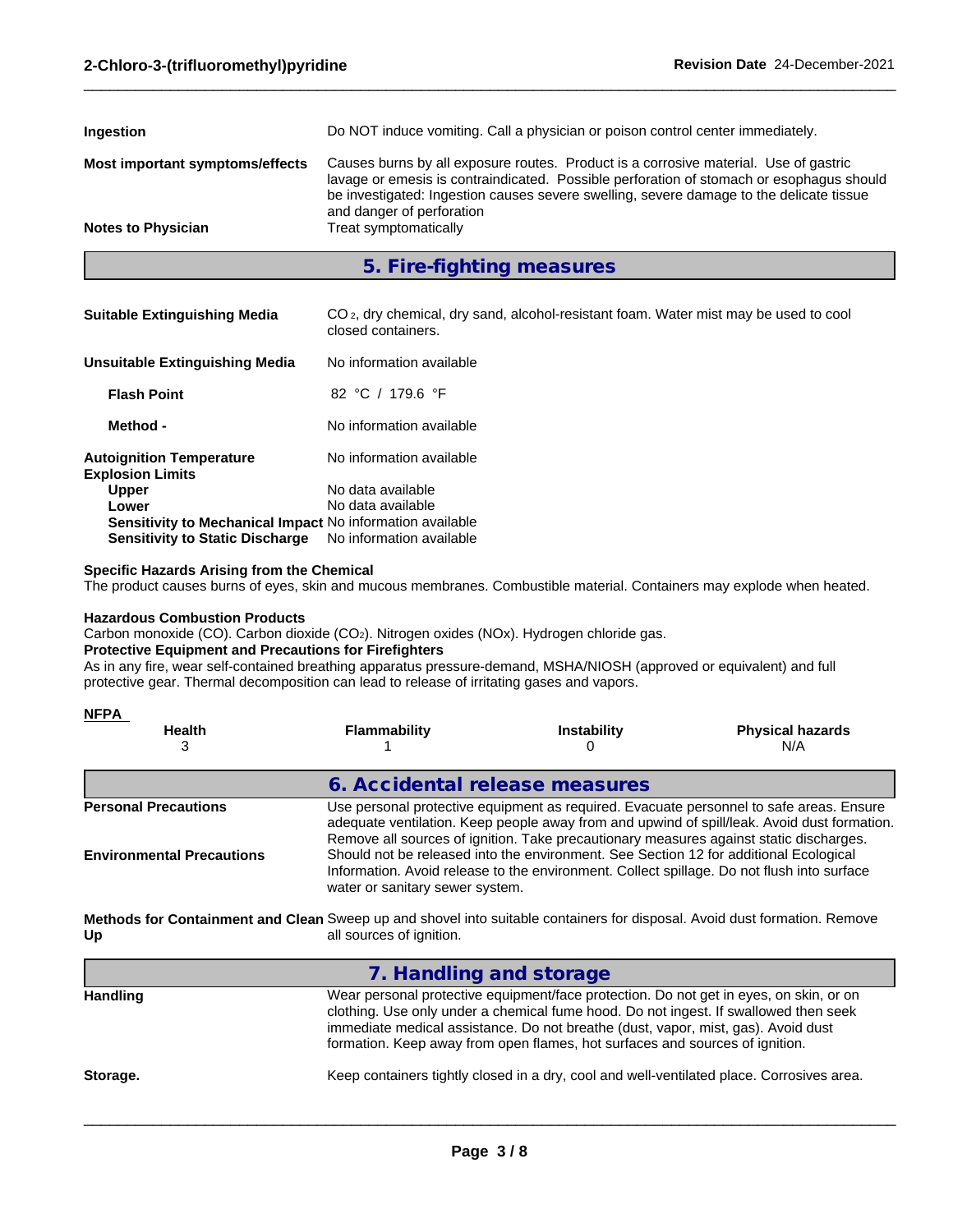Keep away from heat, sparks and flame. Incompatible Materials. Strong oxidizing agents.

 $\_$  ,  $\_$  ,  $\_$  ,  $\_$  ,  $\_$  ,  $\_$  ,  $\_$  ,  $\_$  ,  $\_$  ,  $\_$  ,  $\_$  ,  $\_$  ,  $\_$  ,  $\_$  ,  $\_$  ,  $\_$  ,  $\_$  ,  $\_$  ,  $\_$  ,  $\_$  ,  $\_$  ,  $\_$  ,  $\_$  ,  $\_$  ,  $\_$  ,  $\_$  ,  $\_$  ,  $\_$  ,  $\_$  ,  $\_$  ,  $\_$  ,  $\_$  ,  $\_$  ,  $\_$  ,  $\_$  ,  $\_$  ,  $\_$  ,

|                            | 8. Exposure controls / personal protection                                       |
|----------------------------|----------------------------------------------------------------------------------|
| <b>Exposure Guidelines</b> | This product does not contain any hazardous materials with occupational exposure |
|                            | limitsestablished by the region specific regulatory bodies.                      |

#### **Engineering Measures**

Use only under a chemical fume hood. Ensure that eyewash stations and safety showers are close to the workstation location. Ensure adequate ventilation, especially in confined areas.

Wherever possible, engineering control measures such as the isolation or enclosure of the process, the introduction of process or equipment changes to minimise release or contact, and the use of properly designed ventilation systems, should be adopted to control hazardous materials at source

#### **Personal protective equipment**

| <b>Eye Protection</b>                                                        | Goggles                                                                   |                        |                                          |  |  |
|------------------------------------------------------------------------------|---------------------------------------------------------------------------|------------------------|------------------------------------------|--|--|
| <b>Hand Protection</b>                                                       | Wear appropriate protective gloves and clothing to prevent skin exposure. |                        |                                          |  |  |
| Glove material<br>Nitrile rubber<br>Neoprene<br>Natural rubber<br><b>PVC</b> | <b>Breakthrough time</b><br>See manufacturers<br>recommendations          | <b>Glove thickness</b> | Glove comments<br>Splash protection only |  |  |

Inspect gloves before use. observe the instructions regarding permeability and breakthrough time which are provided by the supplier of the gloves. (Refer to manufacturer/supplier for information) gloves are suitable for the task: Chemical compatability, Dexterity, Operational conditions, User susceptibility, e.g. sensitisation effects, also take into consideration the specific local conditions under which the product is used, such as the danger of cuts, abrasion. gloves with care avoiding skin contamination.

#### **Respiratory Protection**

When workers are facing concentrations above the exposure limit they must use appropriate certified respirators. Follow the OSHA respirator regulations found in 29 CFR 1910.134 or European Standard EN 149. Use a NIOSH/MSHA or European Standard EN 149 approved respirator if exposure limits are exceeded or if irritation or other symptoms are experienced. To protect the wearer, respiratory protective equipment must be the correct fit and be used and maintained properly **Recommended Filter type:** Particulates filter conforming to EN 143

When RPE is used a face piece Fit Test should be conducted

#### **Environmental exposure controls**

Prevent product from entering drains.

#### **Hygiene Measures**

Handle in accordance with good industrial hygiene and safety practice. Keep away from food, drink and animal feeding stuffs. Do not eat, drink or smoke when using this product. Remove and wash contaminated clothing and gloves, including the inside, before re-use. Wash hands before breaks and after work.

|                                 | 9. Physical and chemical properties        |
|---------------------------------|--------------------------------------------|
| <b>Physical State</b>           | Solid                                      |
| Appearance                      | No information available                   |
| Odor                            | No information available                   |
| <b>Odor Threshold</b>           | No information available                   |
| рH                              | No information available                   |
| <b>Melting Point/Range</b>      | No data available                          |
| <b>Boiling Point/Range</b>      | 166 - 168 °C / 330.8 - 334.4 °F @ 760 mmHg |
| <b>Flash Point</b>              | 82 °C / 179.6 °F                           |
| <b>Evaporation Rate</b>         | Not applicable                             |
| <b>Flammability (solid,gas)</b> | No information available                   |
|                                 |                                            |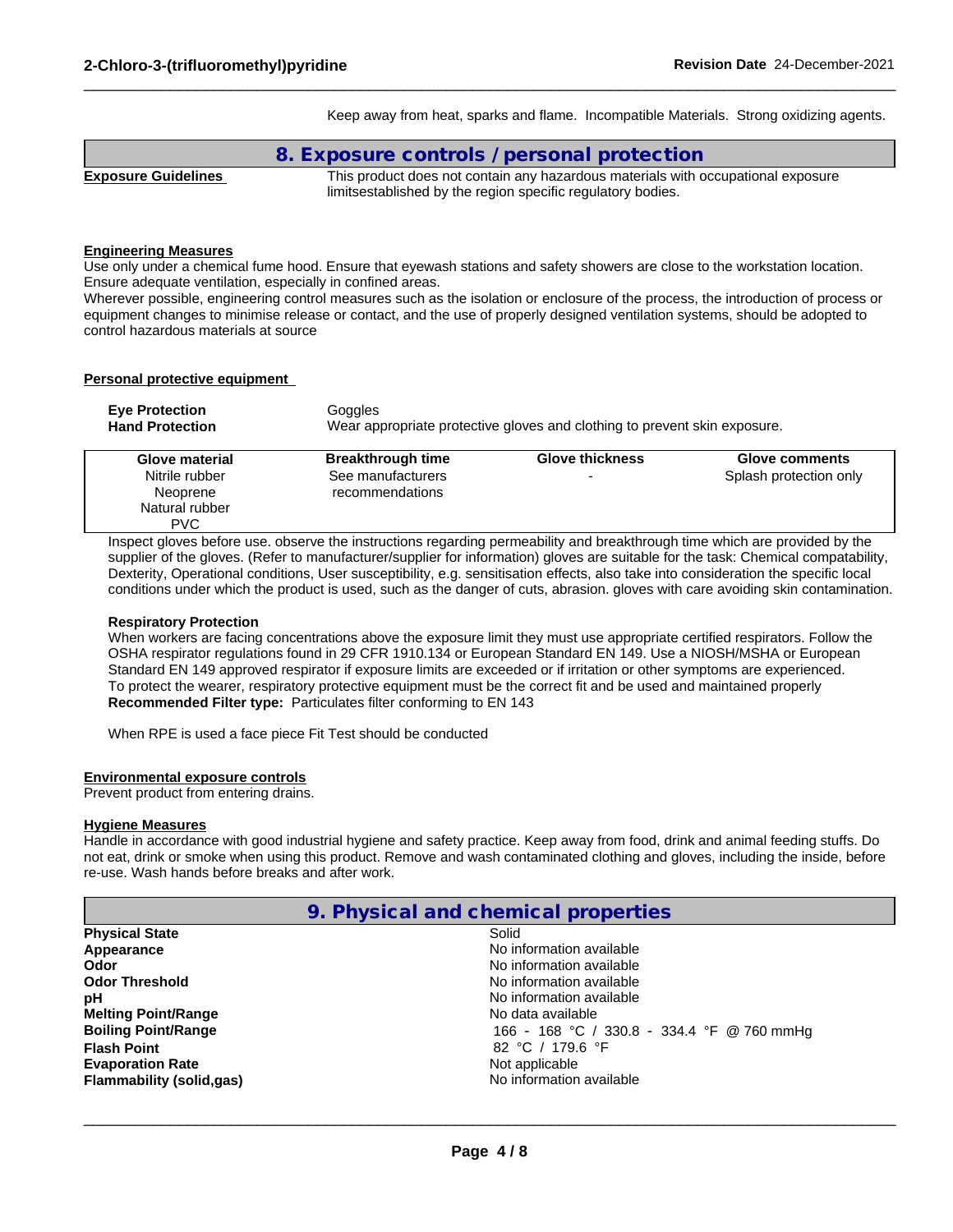**Flammability or explosive limits Upper** No data available **Lower Lower Lower CONSISTENT ACCORDING TO A LOWER AND INCOMENT AND INCOMENT ACCORDING TO A LOCAL CONSISTENCE AND INCOMENT ACCORDING TO A LOCAL CONSISTENCE AND INCOMENT AND INCOMENT ACCORDING TO A LOCAL CONSISTENCE A Vapor Density<br>Specific Gravity Solubility**<br> **Partition coefficient; n-octanol/water**<br> **Partition coefficient; n-octanol/water**<br> **No data available Partition coefficient; n-octanol/water** No data available<br> **Autoignition Temperature Autoignition available Autoignition Temperature**<br> **Decomposition Temperature No information available**<br>
No information available **Decomposition Temperature**<br>Viscosity **Molecular Formula** C6 H3 C6 H3 C6 H3 C6 H3 C6 H3 C6 H3 C6 H3 C6 H3 C6 H3 C6 H3 C6 H3 C6 H3 C6 H3 C2 **Molecular Weight** 

**No information available**<br>Not applicable **Specific Gravity** No information available Not applicable<br>C6 H3 Cl F3 N

 $\_$  ,  $\_$  ,  $\_$  ,  $\_$  ,  $\_$  ,  $\_$  ,  $\_$  ,  $\_$  ,  $\_$  ,  $\_$  ,  $\_$  ,  $\_$  ,  $\_$  ,  $\_$  ,  $\_$  ,  $\_$  ,  $\_$  ,  $\_$  ,  $\_$  ,  $\_$  ,  $\_$  ,  $\_$  ,  $\_$  ,  $\_$  ,  $\_$  ,  $\_$  ,  $\_$  ,  $\_$  ,  $\_$  ,  $\_$  ,  $\_$  ,  $\_$  ,  $\_$  ,  $\_$  ,  $\_$  ,  $\_$  ,  $\_$  ,

## **10. Stability and reactivity**

| None known, based on information available                                                                                                |
|-------------------------------------------------------------------------------------------------------------------------------------------|
| Stable under normal conditions.                                                                                                           |
| Incompatible products. Excess heat. Avoid dust formation. Keep away from open flames,<br>hot surfaces and sources of ignition.            |
| Strong oxidizing agents                                                                                                                   |
| Hazardous Decomposition Products Carbon monoxide (CO), Carbon dioxide (CO <sub>2</sub> ), Nitrogen oxides (NOx), Hydrogen chloride<br>gas |
| Hazardous polymerization does not occur.                                                                                                  |
| None under normal processing.                                                                                                             |
|                                                                                                                                           |

**11. Toxicological information**

**Acute Toxicity**

| <b>Product Information</b><br><b>Component Information</b><br><b>Toxicologically Synergistic</b> | No information available                                                                   |
|--------------------------------------------------------------------------------------------------|--------------------------------------------------------------------------------------------|
| <b>Products</b>                                                                                  | Delayed and immediate effects as well as chronic effects from short and long-term exposure |
| <b>Irritation</b>                                                                                | No information available                                                                   |
| <b>Sensitization</b>                                                                             | No information available                                                                   |

**Carcinogenicity** The table below indicateswhether each agency has listed any ingredient as a carcinogen.

| Component                                | <b>CAS-No</b>                                                                                        | <b>IARC</b>               | <b>NTP</b> | <b>ACGIH</b> | <b>OSHA</b> | <b>Mexico</b> |
|------------------------------------------|------------------------------------------------------------------------------------------------------|---------------------------|------------|--------------|-------------|---------------|
| 2-Chloro-3-(trifluorome<br>thyl)pyridine | 65753-47-1                                                                                           | Not listed                | Not listed | Not listed   | Not listed  | Not listed    |
| <b>Mutagenic Effects</b>                 |                                                                                                      | No information available  |            |              |             |               |
| <b>Reproductive Effects</b>              |                                                                                                      | No information available. |            |              |             |               |
| <b>Developmental Effects</b>             |                                                                                                      | No information available. |            |              |             |               |
| <b>Teratogenicity</b>                    |                                                                                                      | No information available. |            |              |             |               |
|                                          | Respiratory system<br><b>STOT - single exposure</b><br>None known<br><b>STOT - repeated exposure</b> |                           |            |              |             |               |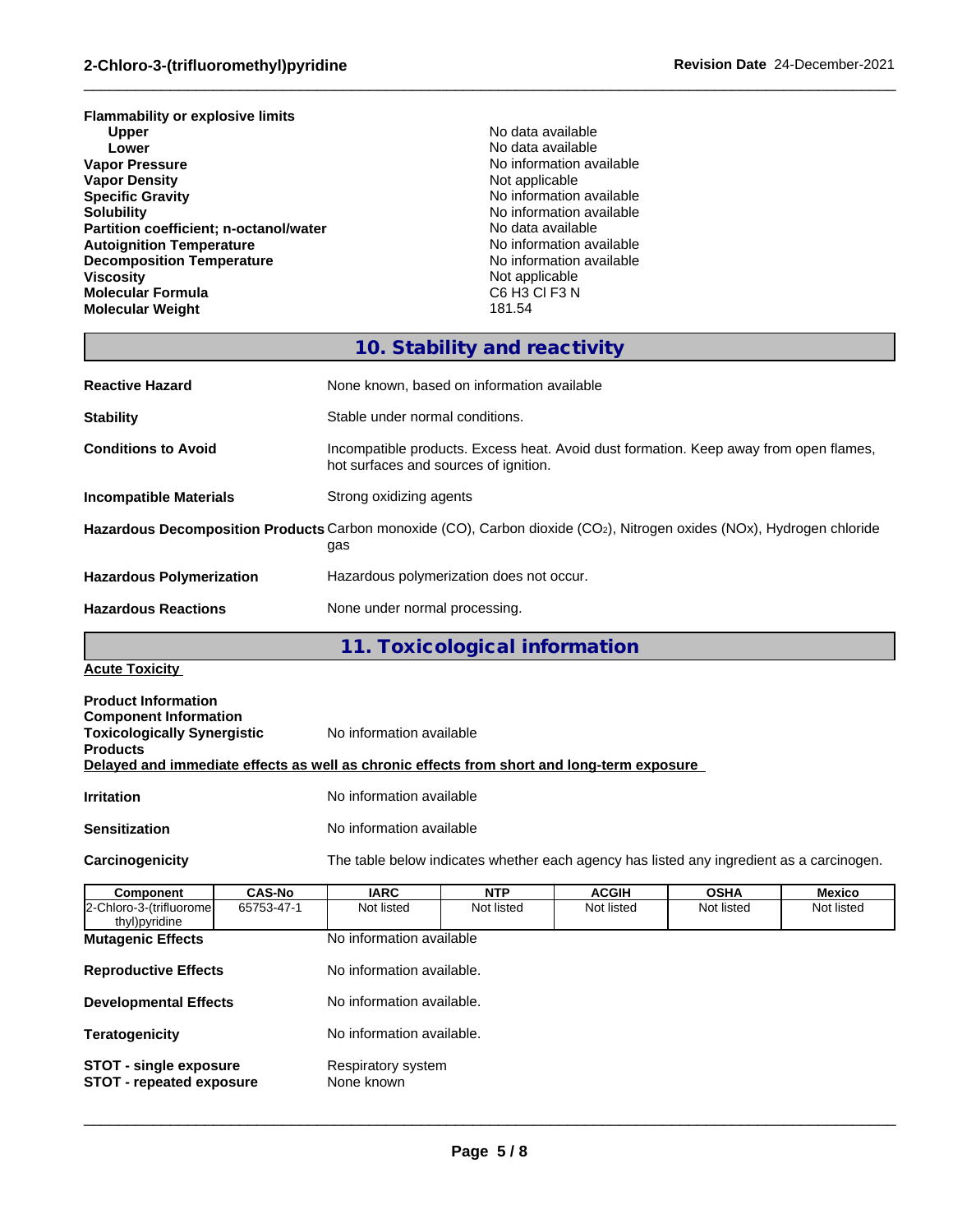| <b>Aspiration hazard</b>               | No information available                                                                                                                                                                                                                                                                            |  |
|----------------------------------------|-----------------------------------------------------------------------------------------------------------------------------------------------------------------------------------------------------------------------------------------------------------------------------------------------------|--|
| delayed                                | Symptoms / effects, both acute and Product is a corrosive material. Use of gastric lavage or emesis is contraindicated.<br>Possible perforation of stomach or esophagus should be investigated: Ingestion causes<br>severe swelling, severe damage to the delicate tissue and danger of perforation |  |
| <b>Endocrine Disruptor Information</b> | No information available                                                                                                                                                                                                                                                                            |  |
| <b>Other Adverse Effects</b>           | The toxicological properties have not been fully investigated.                                                                                                                                                                                                                                      |  |
|                                        | 12. Ecological information                                                                                                                                                                                                                                                                          |  |

#### **Ecotoxicity**

Toxic to aquatic organisms, may cause long-term adverse effects in the aquatic environment. Do not empty into drains. The product contains following substances which are hazardous for the environment.

| <b>Persistence and Degradability</b> | Insoluble in water May persist based on information available.                                                                                                                |
|--------------------------------------|-------------------------------------------------------------------------------------------------------------------------------------------------------------------------------|
| <b>Bioaccumulation/ Accumulation</b> | No information available.                                                                                                                                                     |
| <b>Mobility</b>                      | Is not likely mobile in the environment due its low water solubility.                                                                                                         |
|                                      | 13. Disposal considerations                                                                                                                                                   |
| <b>Waste Disposal Methods</b>        | Chemical waste generators must determine whether a discarded chemical is classified as a<br>hazardous waste. Chemical waste generators must also consult local, regional, and |

|                                | national hazardous waste regulations to ensure complete and accurate classification. |
|--------------------------------|--------------------------------------------------------------------------------------|
|                                | 14. Transport information                                                            |
| DOT                            |                                                                                      |
| UN-No                          | <b>UN2923</b>                                                                        |
| <b>Proper Shipping Name</b>    | consumer commodity Corrosive solid, toxic, n.o.s.                                    |
| <b>Technical Name</b>          | 2-Chloro-3-(trifluoromethyl)pyridine                                                 |
| <b>Hazard Class</b>            | 8                                                                                    |
| <b>Subsidiary Hazard Class</b> | 6.1                                                                                  |
| <b>Packing Group</b>           | Ш                                                                                    |
| TDG                            |                                                                                      |
| UN-No                          | <b>UN2923</b>                                                                        |
| <b>Proper Shipping Name</b>    | Corrosive solid, toxic, n.o.s.                                                       |
| <b>Hazard Class</b>            | 8                                                                                    |
| <b>Subsidiary Hazard Class</b> | 6.1                                                                                  |
| <b>Packing Group</b>           | Ш                                                                                    |
| IATA                           |                                                                                      |
| <b>UN-No</b>                   | <b>UN2923</b>                                                                        |
| <b>Proper Shipping Name</b>    | Corrosive solid, toxic, n.o.s.                                                       |
| <b>Hazard Class</b>            | 8                                                                                    |
| <b>Subsidiary Hazard Class</b> | 6.1                                                                                  |
| <b>Packing Group</b>           | Ш                                                                                    |
| <b>IMDG/IMO</b>                |                                                                                      |
| UN-No                          | <b>UN2923</b>                                                                        |
| <b>Proper Shipping Name</b>    | Corrosive solid, toxic, n.o.s.                                                       |
| <b>Hazard Class</b>            | 8                                                                                    |
| <b>Subsidiary Hazard Class</b> | 6.1                                                                                  |
| <b>Packing Group</b>           | Ш                                                                                    |
|                                | 15. Regulatory information                                                           |

**International Inventories**

| Component | <b>DSL</b><br>$\sim$ $\sim$ $\sim$<br>שוויר<br>unj | <b>TSCA</b><br><b>NDSL</b> | <b>TSCA</b><br><b>EINECS</b><br>√ Inventorv | <b>ELINCS</b><br><b>NLF</b> |
|-----------|----------------------------------------------------|----------------------------|---------------------------------------------|-----------------------------|
|-----------|----------------------------------------------------|----------------------------|---------------------------------------------|-----------------------------|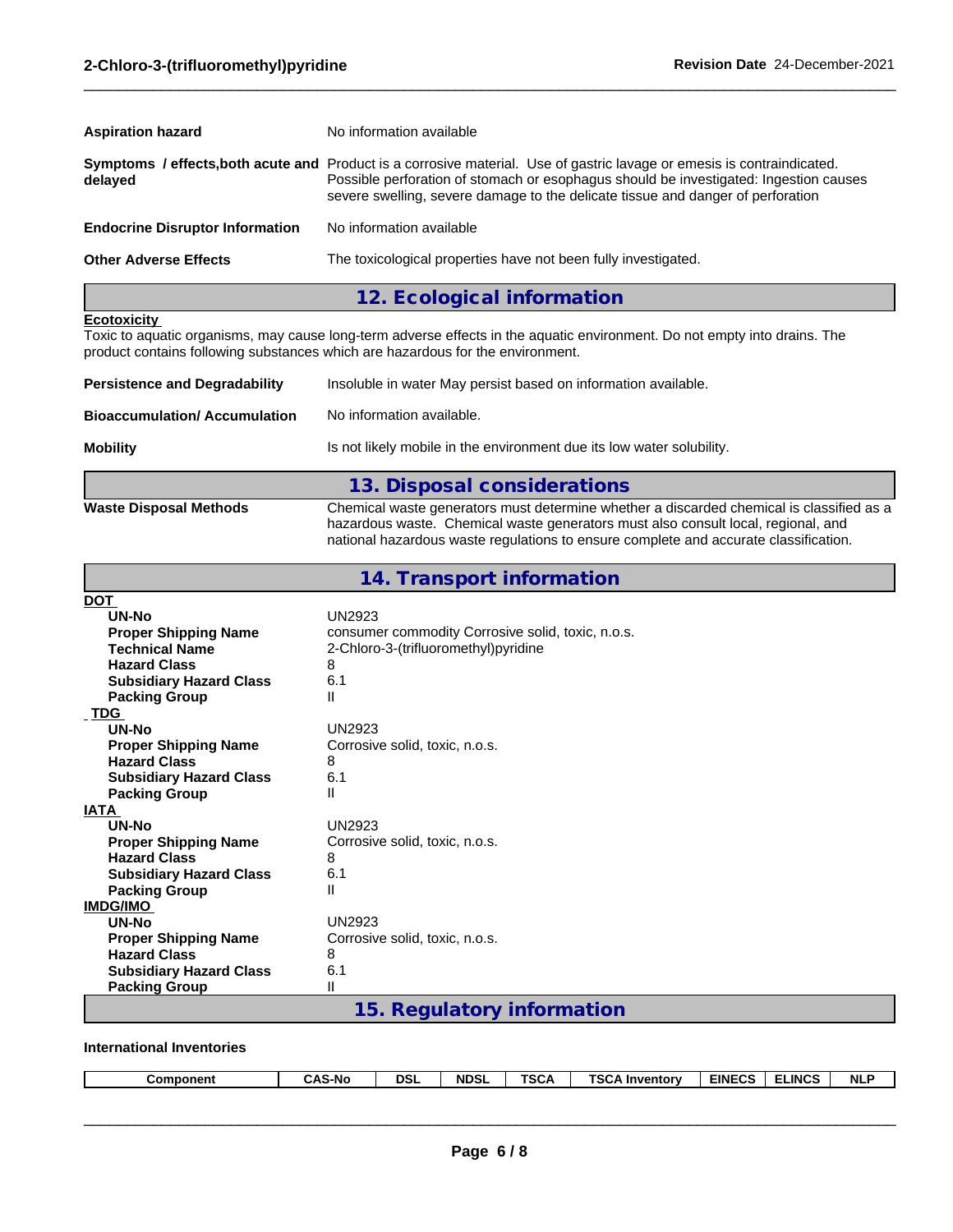|                                      |            |   | notification -<br><b>Active-Inactive</b> |           |  |
|--------------------------------------|------------|---|------------------------------------------|-----------|--|
| 2-Chloro-3-(trifluoromethyl) pyridin | 65753-47-1 | - |                                          | 424-520-6 |  |

| Component                               | <b>CAS-No</b> | <b>IECCC</b><br>IECSC | $I - I$<br><b>KECL</b>               | <b>ENCS</b> | <b>ISHL</b> | <b>TCSI</b> | <b>AICS</b> | <b>NZIoC</b> | <b>PICCS</b> |
|-----------------------------------------|---------------|-----------------------|--------------------------------------|-------------|-------------|-------------|-------------|--------------|--------------|
| -3-(trifluoromethyl)pyridin<br>2-Chloro | 65753-47-     |                       | 1-68<br>0011<br><u>. д. - </u><br>∠∪ |             |             |             |             |              |              |
|                                         |               |                       |                                      |             |             |             |             |              |              |

**Legend:**

X - Listed '-' - Not Listed

**KECL** - NIER number or KE number (http://ncis.nier.go.kr/en/main.do)

**DSL/NDSL** - Canadian Domestic Substances List/Non-Domestic Substances List

**TSCA** - United States Toxic Substances Control Act Section 8(b) Inventory

**EINECS/ELINCS** - European Inventory of Existing Commercial Chemical Substances/EU List of Notified Chemical Substances

**IECSC** - Chinese Inventory of Existing Chemical Substances

**KECL** - Korean Existing and Evaluated Chemical Substances

**ENCS** - Japanese Existing and New Chemical Substances

**AICS** - Australian Inventory of Chemical Substances

**PICCS** - Philippines Inventory of Chemicals and Chemical Substances

#### **Canada**

SDS in compliance with provisions of information as set out in Canadian Standard - Part 4, Schedule 1 and 2 of the Hazardous Products Regulations (HPR) and meets the requirements of the HPR (Paragraph 13(1)(a) of the Hazardous Products Act (HPA)).

#### **Other International Regulations**

#### **Authorisation/Restrictions according to EU REACH**

| Component                           |                              | REACH (1907/2006) - Annex XIV -   REACH (1907/2006) - Annex XVII -         | <b>REACH Regulation (EC)</b>    |
|-------------------------------------|------------------------------|----------------------------------------------------------------------------|---------------------------------|
|                                     | <b>Substances Subject to</b> | <b>Restrictions on Certain Dangerous 1907/2006) article 59 - Candidate</b> |                                 |
|                                     | Authorization                | <b>Substances</b>                                                          | List of Substances of Very High |
|                                     |                              |                                                                            | <b>Concern (SVHC)</b>           |
| 2-Chloro-3-(trifluoromethyl) pyridi |                              | Use restricted. See item 75.                                               |                                 |
| ne                                  |                              | (see link for restriction details)                                         |                                 |

*https://echa.europa.eu/substances-restricted-under-reach*

#### **Safety, health and environmental regulations/legislation specific for the substance or mixture**

| 2-Chloro-3-(trifluoromethyl)pyr<br>Not applicable<br>Not applicable<br>Not applicable<br>Not applicable<br>65753-47-1<br>idine | Component | <b>CAS-No</b> | <b>OECD HPV</b> | <b>Persistent Organic</b><br>Pollutant | <b>Ozone Depletion</b><br><b>Potential</b> | <b>Restriction of</b><br>Hazardous<br><b>Substances (RoHS)</b> |
|--------------------------------------------------------------------------------------------------------------------------------|-----------|---------------|-----------------|----------------------------------------|--------------------------------------------|----------------------------------------------------------------|
|                                                                                                                                |           |               |                 |                                        |                                            |                                                                |

| Component                       | <b>CAS-No</b> | Seveso III Directive                               | Seveso III Directive | Rotterdam               | <b>Basel Convention</b> |
|---------------------------------|---------------|----------------------------------------------------|----------------------|-------------------------|-------------------------|
|                                 |               | (2012/18/EC) -                                     | (2012/18/EC) -       | <b>Convention (PIC)</b> | (Hazardous Waste)       |
|                                 |               | <b>Qualifying Quantities Qualifying Quantities</b> |                      |                         |                         |
|                                 |               | for Maior Accident                                 | for Safety Report    |                         |                         |
|                                 |               | <b>Notification</b>                                | Requirements         |                         |                         |
| 2-Chloro-3-(trifluoromethyl)pyr | 65753-47-1    | Not applicable                                     | Not applicable       | Not applicable          | Not applicable          |
| idine                           |               |                                                    |                      |                         |                         |

|                      | 16. Other information                                                                     |
|----------------------|-------------------------------------------------------------------------------------------|
| <b>Prepared By</b>   | <b>Regulatory Affairs</b><br>Thermo Fisher Scientific<br>Email: EMSDS.RA@thermofisher.com |
| <b>Creation Date</b> | 17-September-2010                                                                         |